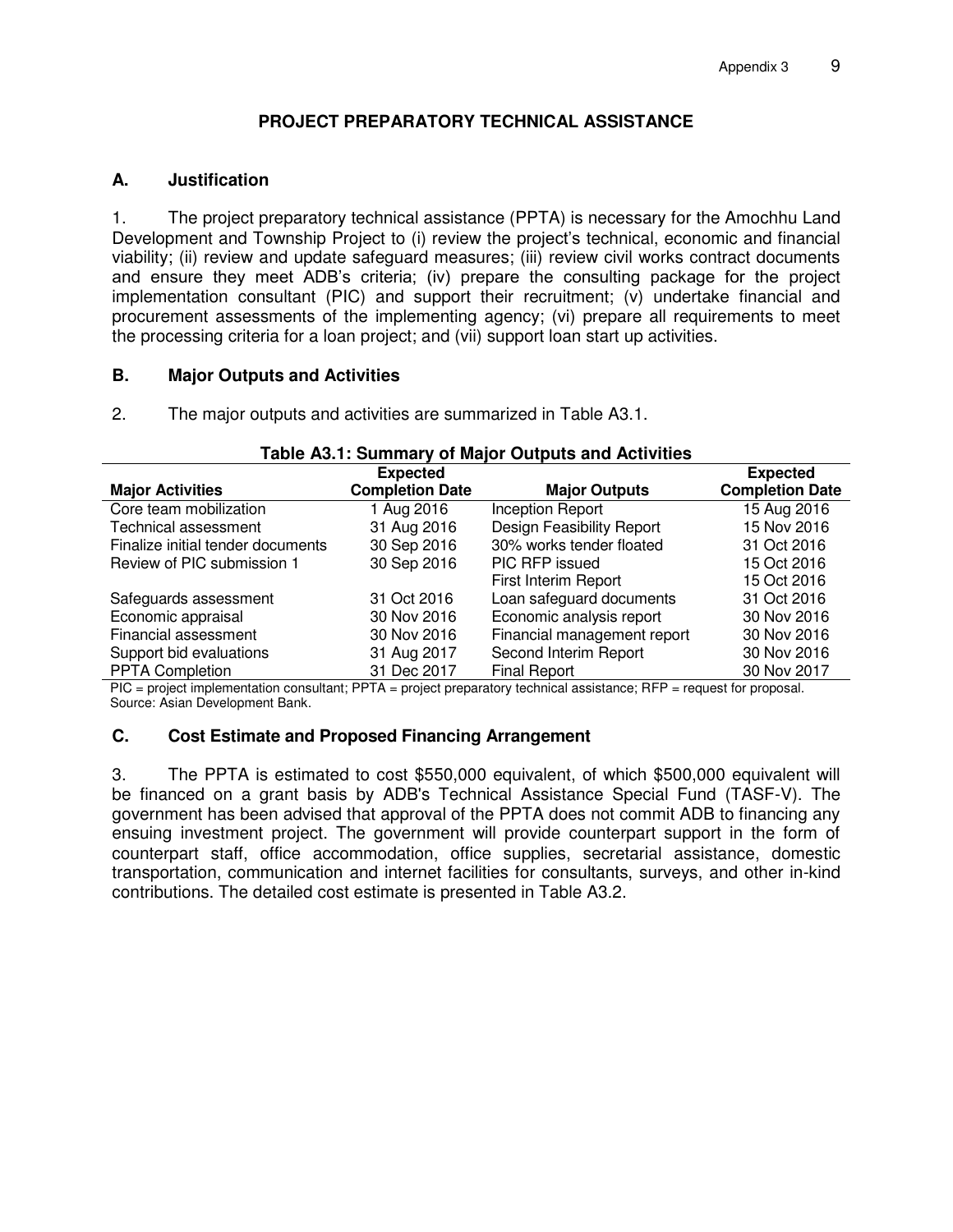|             | $\downarrow \downarrow \downarrow \downarrow \downarrow \downarrow$                  |                      |
|-------------|--------------------------------------------------------------------------------------|----------------------|
| <b>Item</b> |                                                                                      | Total<br><b>Cost</b> |
|             | Asian Development Bank <sup>a</sup>                                                  |                      |
| 1.          | Consultants                                                                          |                      |
|             | Remuneration and per diem<br>a.                                                      |                      |
|             | International consultants (17 person-months)                                         | 380.6                |
|             | ii.<br>National consultants (6 person-months)                                        | 26.4                 |
|             | b.<br>International and local travel                                                 | 40.0                 |
|             | Reports and communications<br>c.                                                     | 2.0                  |
| 2.          | Workshops, training, seminars, and conferences <sup>b</sup>                          |                      |
|             | <b>Facilitators</b><br>a.                                                            | 0.3                  |
|             | b.<br>Training program                                                               | 0.3                  |
|             | Venue and misc. expenses<br>C.                                                       | 1.4                  |
| 3.          | Surveys                                                                              | 5.0                  |
| 4.          | Miscellaneous administration and support costs                                       | 2.0                  |
| 5.          | Contingencies                                                                        | 42.0                 |
|             | <b>Total</b>                                                                         | 500.0                |
|             | Financed by the Asian Development Bank's Technical Assistance Special Fund (TASF-V). |                      |
| b           | Workshops, training, seminars, and conferences                                       |                      |
| Purpose     | Venue                                                                                |                      |
|             | Consultation and information dissemination<br>To be determined                       |                      |

#### **Table A3.2: Cost Estimates and Financing Plan**  (\$'000)

Source: Asian Development Bank estimates.

#### **D. Consulting Services**

4. The PPTA will be implemented over a period of 18 months tentatively from 1 August 2016 to 31 December 2017. Eight individuals comprising six international consultants and two national consultants will be engaged to provide 23 person-months of inputs. Additional consultants would be engaged to address specific unforeseen issues as they arise. Table A4.3 summarizes the consulting services requirement for the individuals.

| <b>Positions</b>                              | <b>Person-Months Required</b> |  |  |  |
|-----------------------------------------------|-------------------------------|--|--|--|
| International                                 |                               |  |  |  |
| Team Leader and Urban Engineer                | 6                             |  |  |  |
| Economist and Financial Management Specialist | З                             |  |  |  |
| <b>Procurement Specialist</b>                 | 2                             |  |  |  |
| <b>Environmental Safeguards Specialist</b>    | っ                             |  |  |  |
| <b>River Engineer</b>                         | 3                             |  |  |  |
| Urban Designer                                |                               |  |  |  |
| <b>National</b>                               |                               |  |  |  |
| Economist and Financial Management Specialist | З                             |  |  |  |
| Social Development Specialist                 | З                             |  |  |  |
| Course Asian Development Dank                 |                               |  |  |  |

# **Table A3.3: Summary of Consulting Services Requirement**

Source: Asian Development Bank

5. DHI-Infra has engaged a consulting firm to prepare feasibility studies, detailed designs, bid documents and environmental and social impact assessment for the project. Hence, individual specialists will be engaged using the individual consultant selection method to expedite their recruitment so they would be able to coordinate with the consultants who are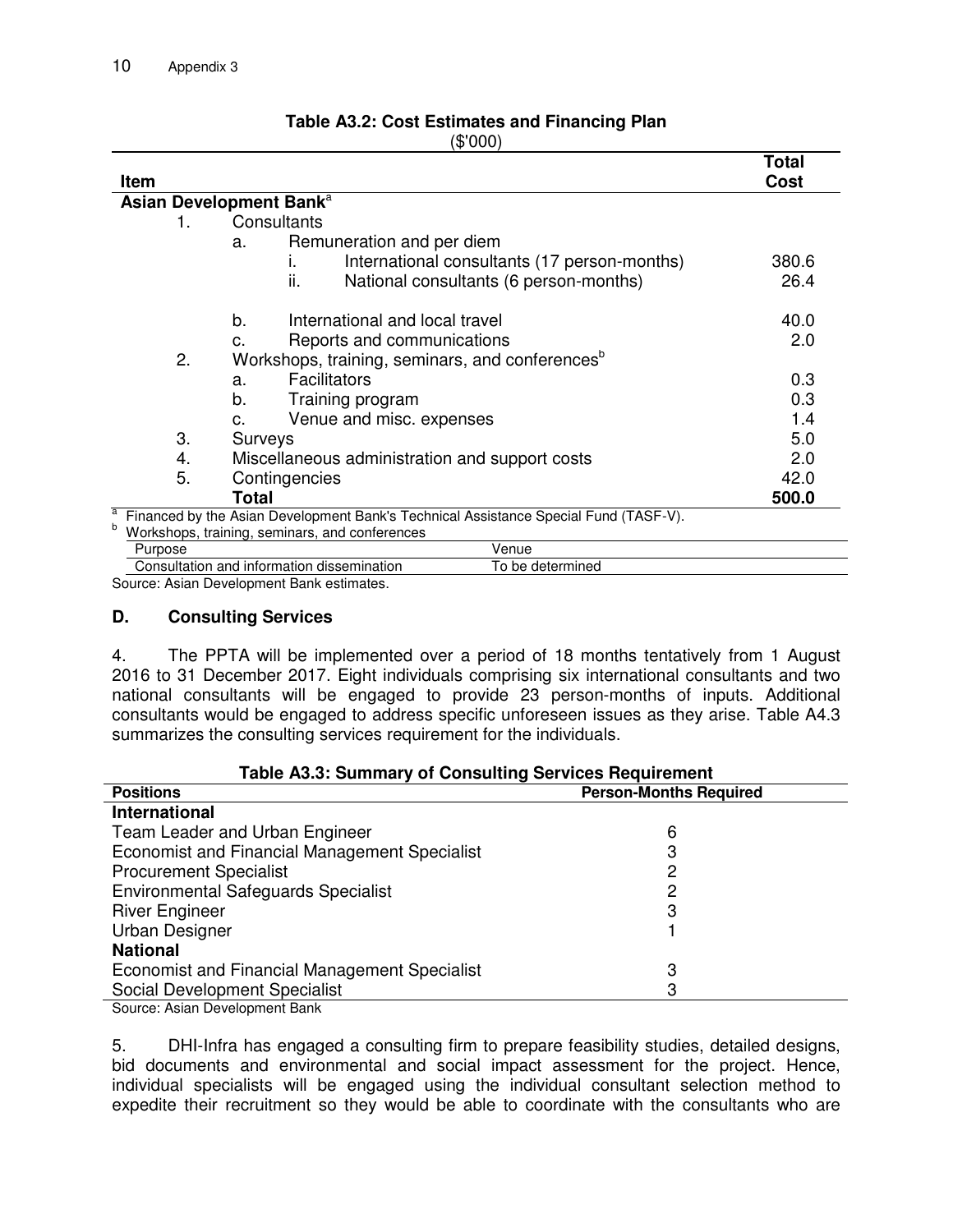engaged by DHI-Infra and to (i) assist DHI-Infra with reviewing and facilitating improvements to the firm's outputs to ensure they meet required standards, including (a) designs, cost estimates and procurement documents; and (b) environment and social safeguard documents; (ii) prepare necessary documents for ADB's appraisal; (iii) support DHI-Infra in recruitment of the PIC and contracting of civil works packages; and (iv) support ADB with preparing necessary loan documents. The outline terms of reference for the PPTA consultants are described in paras. 6−12.

6. **Team Leader and Urban Engineer** (international, 6 person-months) will: (i) manage the PPTA team and ensure quality control of outputs; (ii) review existing detailed designs and suggest improvements, (iii) prepare all PPTA outputs and loan documents; (iv) recommend project implementation monitoring and control systems; (v) assist DHI-Infra with evaluating bid submissions and reviewing detailed designs; and (vi) recommend staffing levels and positons for the implementation agency and PIC.

7. **Economist and Financial Management Specialist** (international, 3 person-months and national, 3 person-months) will: (i) undertake an economic analysis in accordance with ADB's Guidelines for the Economic Analysis of Projects (1997); (ii) identify the economic risks associated with the investment program and undertaking a sensitivity and risk analysis; (iii) review and advise on the project's long-term financial sustainability; (iv) undertake a financial analysis of the project; (v) prepare the costing of the project; and (vi) undertake a financial management assessment and an integrity due diligence assessment of DHI and DHI-Infra per ADB requirements. The national specialist will support the international specialist.

8. **Procurement Specialist** (international, 2 person-months) will: (i) undertake a procurement capacity assessment of DHI and DHI-Infra; (ii) assess the procurement risk and facilitating appropriate processes to mitigate those risks; (iii) prepare the procurement plan; (iv) undertake training of ADB procurement guidelines and advise on procurement methods for all works; (v) prepare master bidding documents; (vi) assist with initial contracting actions, and supporting DHI-Infra with evaluating bid documents; and (vii) train DHI-Infra staff on ADB procurement guidelines and processes.

9. **Environmental Safeguards Specialist** (international, 2 person-months) the consultant will work closely with DHI-Infra to produce an environmental impact assessment (EIA) document that is acceptable to the government and ADB requirements as describe in ADB's Safeguards Policy Statement, (2009); the EIA prepared by DHI-Infra submitted to National Environment Commission for obtaining environmental clearance will be used as a basis and main document. The consultant will undertake the following activities: (i) assess health and safety impacts; (ii) assess trans-boundary impacts; (iii) assess induced impacts and cumulative impacts; (iv) incorporate social impacts; (v) establishment of grievance redress mechanism; (vi) undertake an additional public consultation after the draft environmental monitoring plan has been formulated; (vii) review adequacy of rapid wild life biodiversity assessment; and (viii) any other tasks to ensure that the EIA prepared by DHI-Infra complies with ADB's environmental requirements as describe in the Safeguards Policy Statement.

10**. River Engineer** (international, 3 person-months) will: (i) review (a) the hydrology of the Amochhu and local tributaries; and (b) the designs of the river training works and land reclamation, and confirm they are designed to appropriate standards or facilitate improvements; (ii) assist with finalizing bid documents; (iii) prepare design review report; (iv) prepare a climate risk and vulnerability assessment for the project; and (v) advise on requirements for a flood early warning system and management plan.